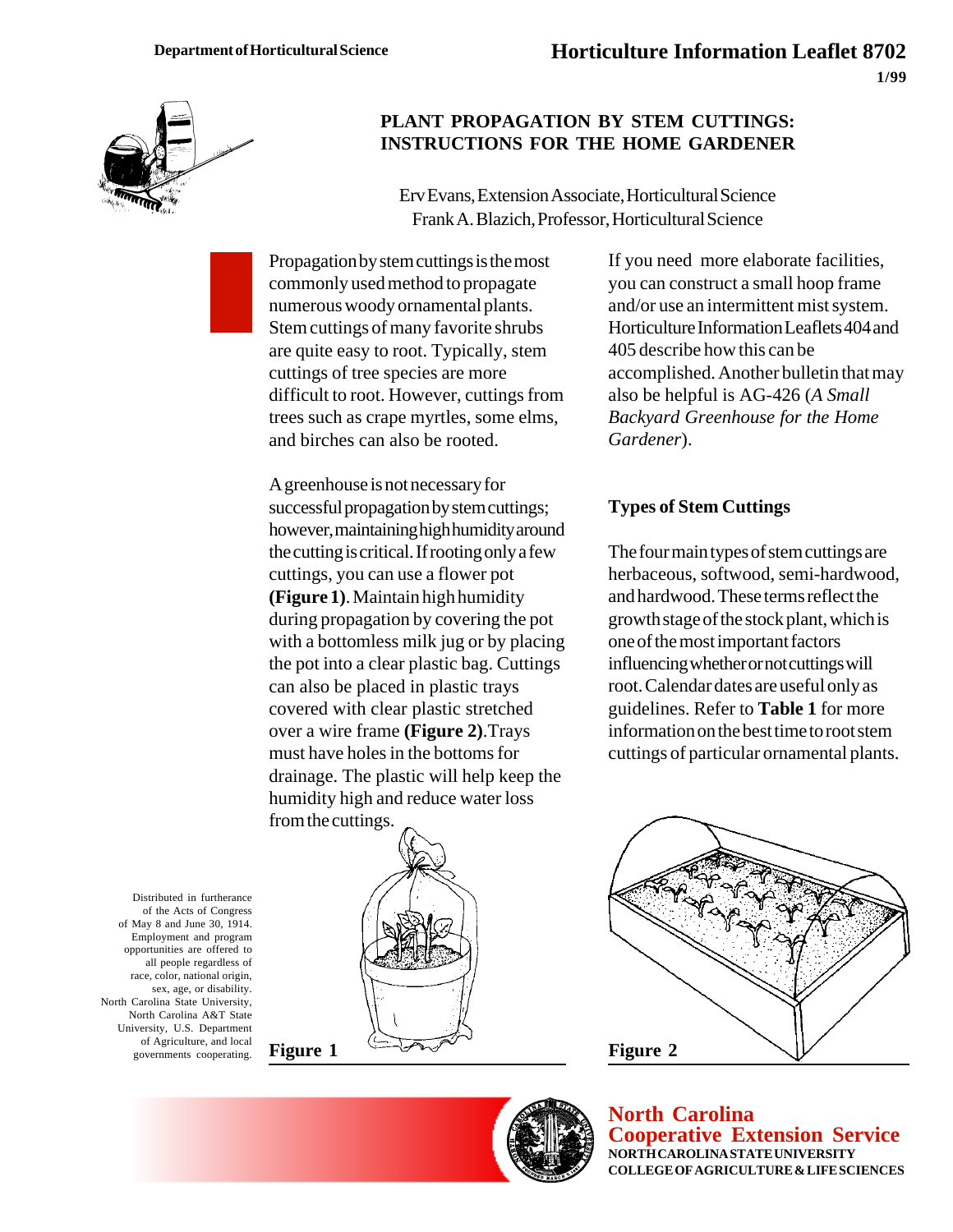# **Table 1. Optimum stage of tissue (wood) maturity for rooting stem cuttings of selected woody ornamentals**

# *Evergreen Plants*

| <b>Common Name</b>                  | <b>Scientific Name</b>      | Type of Cutting <sup>a</sup> |
|-------------------------------------|-----------------------------|------------------------------|
| Abelia                              | <i>Abelia</i> spp.          | SH, HW                       |
| Arborvitae, American                | Thuja occidentalis          | SH, HW                       |
| Arborvitae, Oriental                | Platycladus orientalis      | <b>SW</b>                    |
| Azalea (evergreen & semi-evergreen) | Rhododendron spp.           | <b>SH</b>                    |
| Barberry, Mentor                    | Berberis x mentorensis      | <b>SH</b>                    |
| Barberry, Japanense                 | Berberis thunbergii         | SH, HW                       |
| Barberry, Wintergreen               | Berberis julianae           | <b>SH</b>                    |
| Boxwood, Littleleaf                 | Buxus microphylla           | SH, HW                       |
| Boxwood, Common                     | <b>Buxus</b> sempervirens   | SH, HW                       |
| Camellia                            | Camellia spp.               | SH, HW                       |
| Ceanothus                           | Ceanothus spp.              | SW, SH, HW                   |
| Cedar                               | Cedrus spp.                 | SH, HW                       |
| Cedar, Eastern Red                  | Juniperus virginiana        | <b>HW</b>                    |
| Chamaecyparis, False cypress        | Chamaecyparis spp.          | SH, HW                       |
| Cotoneaster                         | Cotoneaster spp.            | SW, SH                       |
| Cryptomeria, Japanese               | Cryptomeria japonica        | SW, SH, HW                   |
| Daphne                              | Daphne spp.                 | <b>SH</b>                    |
| Eleagnus, Thorny                    | Elaeagnus pungens           | <b>SH</b>                    |
| English Ivy                         | Hedera helix                | SH, HW                       |
| Euonymus                            | Euonymus spp.               | <b>SH</b>                    |
| Fir                                 | Abies spp.                  | SW, HW                       |
| Gardenia, Cape jasmine              | Gardenia jasminoides        | SW, SH                       |
| Heath                               | Erica spp.                  | SW, HW                       |
| Heather                             | Calluna vulgaris            | SH, HW                       |
| Hemlock                             | Tsuga spp.                  | SW, SH, HW                   |
| Holly, Chinese                      | Ilex cornuta                | SH, HW                       |
| Holly, Foster's                     | Ilex x attenuata 'Fosteri'  | <b>SH</b>                    |
| Holly, American                     | Ilex opaca                  | <b>SH</b>                    |
| Holly, Yaupon                       | Ilex vomitoria              | $\operatorname{SH}$          |
| Holly, English                      | Ilex aquifolium             | <b>SH</b>                    |
| Holly, Japanese                     | Ilex crenata                | SH, HW                       |
| Jasmine                             | Jasminum spp.               | <b>SH</b>                    |
| Juniper, Creeping                   | Juniperus horizontalis      | SH, HW                       |
| Juniper, Chinese                    | Juniperus chinensis         | SH, HW                       |
| Juniper, Shore                      | Juniperus conferta          | SH, HW                       |
| Leyland cypress                     | x Cupressocyparis leylandii | SH, HW                       |
| Magnolia                            | Magnolia spp.               | SW, SH                       |
| Mahonia                             | Mahonia spp.                | <b>SH</b>                    |
| Oleander                            | Nerium oleander             | <b>SH</b>                    |
| Osmanthus, Holly                    | Osmanthus heterophyllus     | SH, HW                       |
| Photinia                            | Photinia spp.               | SH, HW                       |

*(continued on the next page)*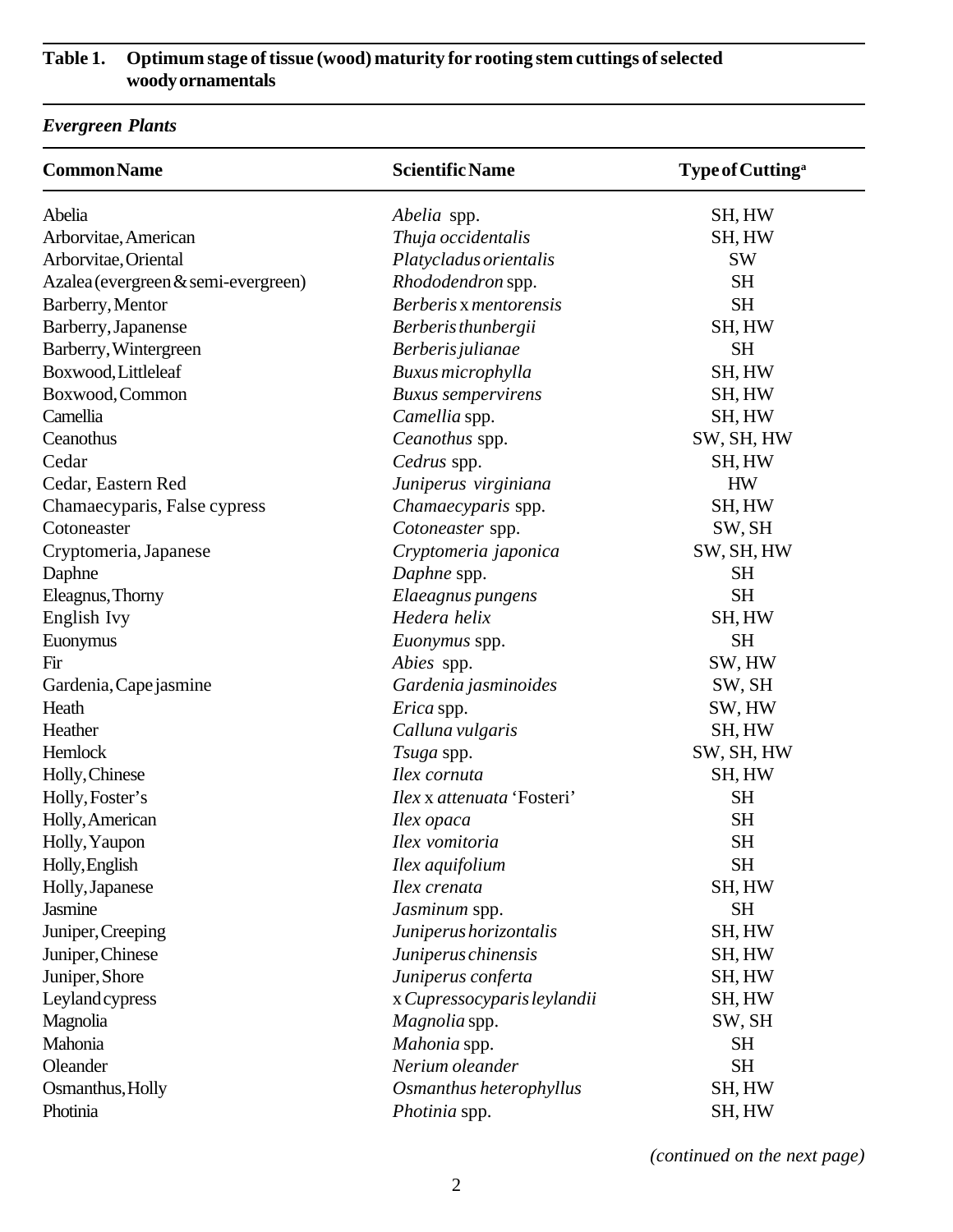| <b>Common Name</b>    | <b>Scientific Name</b> | Type of Cutting <sup>a</sup> |
|-----------------------|------------------------|------------------------------|
| Pine, Mugo            | Pinus mugo             | <b>SH</b>                    |
| Pine, Eastern white   | Pinus strobus          | <b>HW</b>                    |
| Pittosporum           | Pittosporum spp.       | <b>SH</b>                    |
| Podocarpus            | Podocarpus spp.        | <b>SH</b>                    |
| Privet                | Ligustrunm spp.        | SW, SH, HW                   |
| Pyracantha, Firethorn | Pyracantha spp.        | <b>SH</b>                    |
| Rhododendron          | Rhododendron spp.      | SH, HW                       |
| Spruce                | <i>Picea</i> spp.      | SW, HW                       |
| Viburnum              | Viburnum spp.          | SW, HW                       |
| Yew                   | Taxus spp.             | SH, HW                       |

# **Table 1. Optimum stage of tissue (wood) maturity for rooting stem cuttings of selected woody ornamentals (continued)**

### *Deciduous Plant***s**

| <b>Common Name</b>        | <b>Scientific Name</b>       | Type of Cutting <sup>a</sup> |
|---------------------------|------------------------------|------------------------------|
| Azalea (deciduous)        | <i>Rhododendron</i> spp      | <b>SW</b>                    |
| Basswood; American linden | Tilia americana              | <b>SW</b>                    |
| <b>Birch</b>              | Betula spp.                  | <b>SW</b>                    |
| <b>Bittersweet</b>        | Celastrus spp.               | SW, SH, HW                   |
| Blueberry                 | Vaccinium spp.               | SW, HW                       |
| <b>Broom</b>              | Cytisus spp.                 | SW, HW                       |
| Callery pear              | Pyrus calleryana             | <b>SH</b>                    |
| Catalpa                   | Catalpa spp.                 | <b>SW</b>                    |
| <b>Clematis</b>           | Clematis spp.                | SW, SH                       |
| Crabapple                 | Malus spp.                   | SW, SH                       |
| Crape myrtle              | Lagerstroemia indica         | <b>SH</b>                    |
| Cherry, Flowering         | Prunus spp.                  | SW, SH                       |
| Dawnredwood               | Metasequoia glyptostroboides | SW, HW                       |
| Deutzia                   | Deutzia spp.                 | SW, HW                       |
| Dogwood                   | Cornus spp.                  | SW, SH                       |
| Elderberry                | Sambucus spp.                | <b>SW</b>                    |
| Elm                       | Ulmus spp.                   | <b>SW</b>                    |
| Euonymus                  | Euonymus spp.                | <b>HW</b>                    |
| Forsythia                 | Forsythia spp.               | SW, SH, HW                   |
| <b>Fringe tree</b>        | Chionanthus spp.             | <b>SW</b>                    |
| Ginkgo; Maidenhair tree   | Ginkgo biloba                | <b>SW</b>                    |
| Goldenraintree            | Koelreuteria spp.            | <b>SW</b>                    |
| Hibiscus, Chinese         | Hibiscus rosa-sinensis       | SW, SH                       |
| Honey locust              | Gleditsia triacanthos        | <b>HW</b>                    |
| Honeysuckle               | Lonicera spp.                | SW, HW                       |
| Hydrangea                 | Hydrangea spp.               | SW, HW                       |
| Ivy, Boston               | Parthenocissus tricuspidata  | SW, HW                       |

*(continued on the next page)*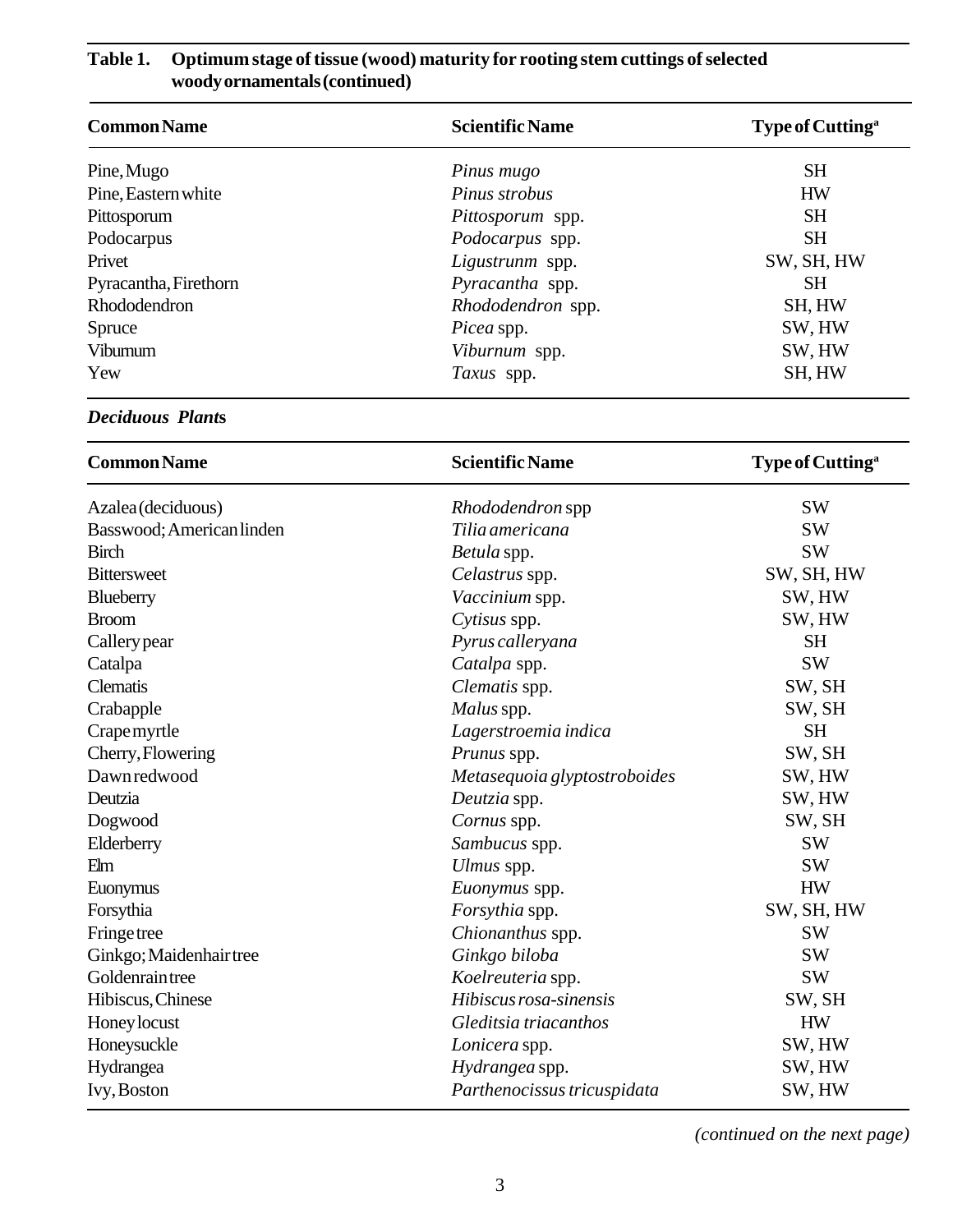| <b>Common Name</b>                       | <b>Scientific Name</b>      | Type of Cutting <sup>a</sup> |
|------------------------------------------|-----------------------------|------------------------------|
| Larch                                    | Larix spp.                  | <b>SW</b>                    |
| Lilac                                    | Syringa spp.                | <b>SW</b>                    |
| Maple                                    | Acer spp.                   | SW, SH                       |
| Mock orange                              | Philadelphus spp.           | SW, HW                       |
| Mulberry                                 | Morus spp.                  | <b>SW</b>                    |
| Poplar, Aspen; Cottonwood                | Populus spp.                | SW, HW                       |
| Poplar, yellow; Tulip tree; Tulip poplar | Liriodendron tulipifera     | <b>SH</b>                    |
| Quince, flowering                        | Chaenomeles spp.            | <b>SH</b>                    |
| Redbud                                   | Cercis spp.                 | <b>SW</b>                    |
| Rose of Sharon, Shrub-althea             | Hibiscus syriacus           | SW, HW                       |
| Rose                                     | Rosa spp.                   | SW, SH, HW                   |
| Russian olive                            | Elaeagnus angustifolia      | <b>HW</b>                    |
| Serviceberry                             | Amelanchier spp.            | <b>SW</b>                    |
| Smoke tree                               | Cotinus coggygria           | <b>SW</b>                    |
| Spirea                                   | Spiraea spp.                | <b>SW</b>                    |
| St. Johnswort                            | <i>Hypericum</i> spp.       | <b>SW</b>                    |
| Sumac                                    | <i>Rhus</i> spp.            | <b>SW</b>                    |
| <b>Sweet gum</b>                         | Liquidambar styraciflua     | <b>SW</b>                    |
| Trumpet creeper                          | Campsis spp.                | SW, SH, HW                   |
| Virginiacreeper                          | Parthenocissus quinquefolia | SW, HW                       |
| Weigela                                  | Weigela spp.                | SW, HW                       |
| Willow                                   | Salix spp.                  | SW, SH, HW                   |
| Wisteria                                 | Wisteria spp.               | <b>SW</b>                    |

#### **Table 1. Optimum stage of tissue (wood) maturity for rooting stem cuttings of selected woody ornamentals (continued)**

**a** SW = softwood, SH = semi-hardwood, HW = hardwood.

**Herbaceous cuttings** are made from nonwoody, herbaceous plants such as coleus, chrysanthemums, and dahlia. A 3- to 5-inch piece of stem is cut from the parent plant. The leaves on the lower one-third to one-half of the stem are removed. A high percentage of the cuttings root, and they do so quickly.

**Softwood cuttings** are prepared from soft, succulent, new growth of woody plants, just as it begins to harden (mature). Shoots are suitable for making softwood cuttings when they can be snapped easily when bent and when they still have a gradation of leaf size (oldest leaves are mature while newest leaves are still small). For most woody plants, this stage occurs in May, June, or

July. The soft shoots are quite tender, and extra care must be taken to keep them from drying out. The extra effort pays off, because they root quickly.

**Semi-hardwood cuttings** are usually prepared from partially mature wood of the current season's growth, just after a flush of growth. This type of cutting normally is made from mid-July to early fall. The wood is reasonably firm and the leaves of mature size. Many broadleaf evergreen shrubs and some conifers are propagated by this method.

**Hardwood cuttings** are taken from dormant, mature stems in late fall, winter, or early spring. Plants generally are fully dormant with no obvious signs of active growth. The wood is firm and does not bend easily.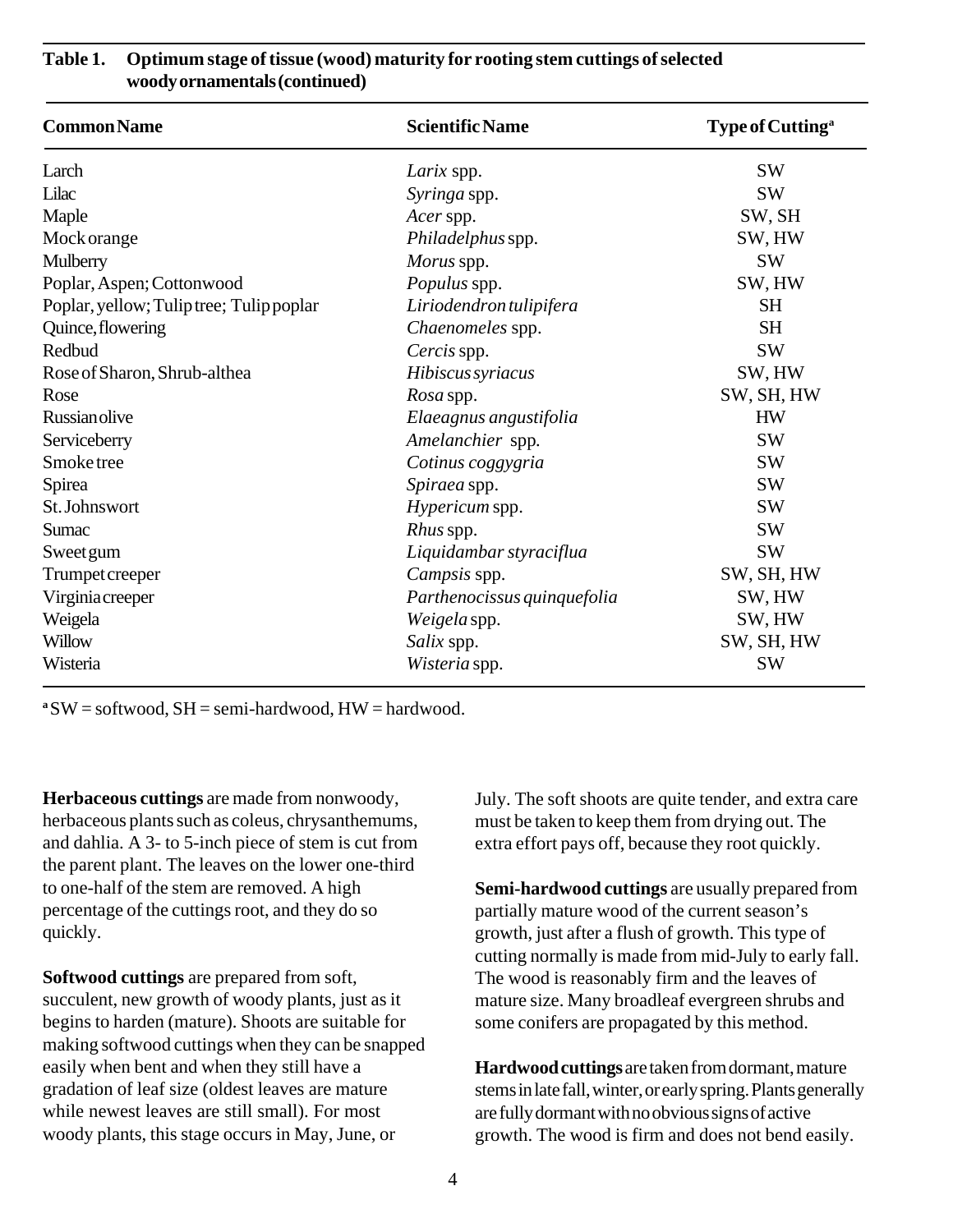Hardwood cuttings are used most often for deciduous shrubs but can be used for many evergreens. Examples of plants propagated at the hardwood stage include forsythia, privet, fig, grape, and spirea.

The three types of hardwood cuttings are straight, mallet, and heel **(Figure 3)**. A straight cutting **(A)** is the most commonly used stem cutting. Heel **(B)** and mallet  $(C)$  cuttings are used for plants that might otherwise be more difficult to root. For the heel cutting, a small section of older wood (2 years old) is included at the base of the cutting. For the mallet cutting, an entire section of older stem wood is included.



## **Procedures for Rooting Stem Cuttings**

Cuttings should generally consist of the current or past season's growth. Avoid material with flower buds if possible. Remove any flowers and flower buds when preparing cuttings so the cutting's energy can be used in producing new roots rather than flowers. Take cuttings from healthy, disease-free plants, preferably from the upper part of the plant.

The fertility status of the stock (parent) plant can influence rooting. Avoid taking cuttings from plants that show symptoms of mineral nutrient deficiency. Conversely, plants that have been fertilized heavily, particularly with nitrogen, may not root well. The stock plant should not be under moisture stress. In general, cuttings taken from young plants root in higher percentages than cuttings taken from older, more mature plants. Cuttings from lateral shoots often root better than cuttings from terminal shoots.

Early morning is the best time to take cuttings, because the plant is fully turgid. It is important to keep the cuttings cool and moist until they are stuck. An ice chest or dark plastic bag with wet paper towels may be used to store cuttings. If there will be a delay in sticking cuttings, store them in a plastic bag in a refrigerator.

While terminal parts of the stem are best, a long shoot can be divided into several cuttings. Cuttings are generally 4 to 6 inches long. Use a sharp, thinbladed pocket knife or sharp pruning shears. If necessary, dip the cutting tool in rubbing alcohol or a mixture of 1 part bleach to 9 parts water to prevent transmitting diseases from infected plant parts to healthy ones.

Remove the leaves from the lower one-third to one-half of the cutting **(Figure 4)**. On large leafed plants the remaining leaves may be cut in half to reduce water loss and conserve space.Species difficult to root should be wounded.



Treating cuttings with root-promoting compounds can be a valuable tool in stimulating rooting of some plants that might otherwise be difficult to root. Prevent possible contamination of the entire supply of rooting hormone by putting some in a separate container before treating cuttings. Any material that remains after treatment should be discarded and not returned to the original container. Be sure to tap the cuttings to remove excess hormone when using a powder formulation.

The rooting medium should be sterile, low in fertility, and well-drained to provide sufficient aeration. It should also retain enough moisture so that watering does not have to be done too frequently. Materials commonly used are coarse sand, a mixture of one part peat and one part perlite (by volume), or one part peat and one part sand (by volume). Vermiculite by itself is not recommended, because it compacts and tends to hold too much moisture. Media should be watered before being used.